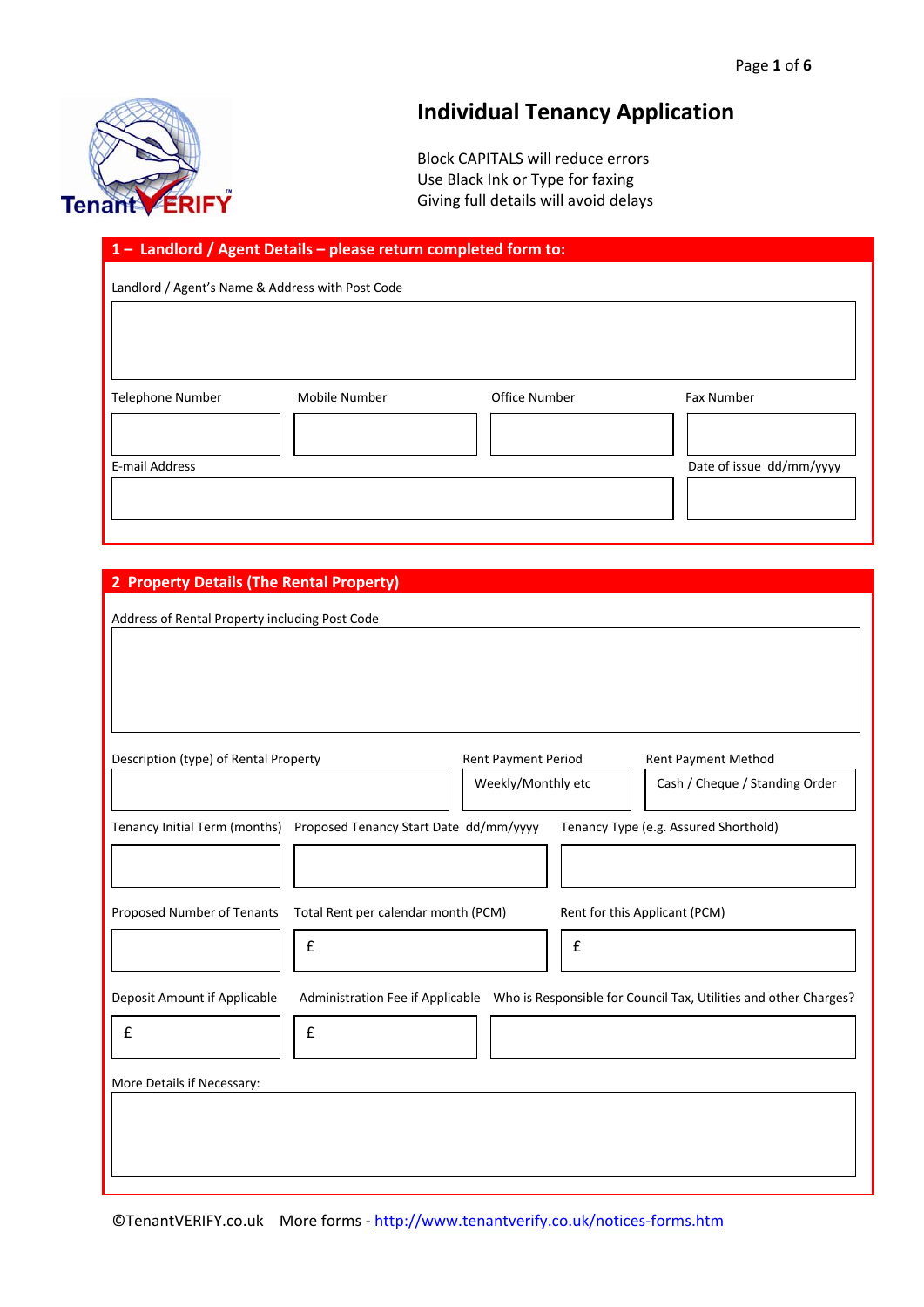| 3 – Identity Documents (Suggested optional documents to be seen by Landlord or Agent)               |                                                |  |  |  |  |
|-----------------------------------------------------------------------------------------------------|------------------------------------------------|--|--|--|--|
| Passport with next of kin details seen - Number<br>or                                               | Driver's Licence seen - Number                 |  |  |  |  |
| Utility Bills seen – from present address (less than 3 months old)                                  | Passport type photo or good photocopy provided |  |  |  |  |
| You can Download a full ID Certificate Form and other Forms and Tenancy Notices from the link below |                                                |  |  |  |  |

## **4 Applicant (Tenant) Details**

| Title<br>First Name<br>Any Previous Names in Full | Initials                                                       | Last Name<br>Gross Annual Income                             |
|---------------------------------------------------|----------------------------------------------------------------|--------------------------------------------------------------|
| Date of Birth dd/mm/yyyy                          | Place / Country of Birth                                       | National Insurance Number (or equivalent)                    |
|                                                   |                                                                |                                                              |
| Present Address including Post Code               |                                                                |                                                              |
|                                                   |                                                                |                                                              |
| Time at this address?                             | Status: Home Owner-Mortgage / Renting / Living with Relatives? | Single / Married etc?                                        |
| Months<br>Years                                   |                                                                |                                                              |
| Home Telephone Number                             | Mobile Number                                                  | Fax Number<br>Work Telephone Number                          |
| E-mail address                                    |                                                                |                                                              |
|                                                   |                                                                |                                                              |
| Smoker?                                           | Pets?*                                                         | Debts Problems: IVA / Court Judgements (CCJ) / Bankruptcy*   |
| Yes/No                                            | Yes/No                                                         | Yes/No                                                       |
| Any previous Evictions?*                          | Are you Disabled?*                                             | Do you intend to seek benefit assistance with rent payment?* |
| Yes/No                                            | Yes/No                                                         | Yes/No                                                       |
| *Please provide full details - section 13         |                                                                |                                                              |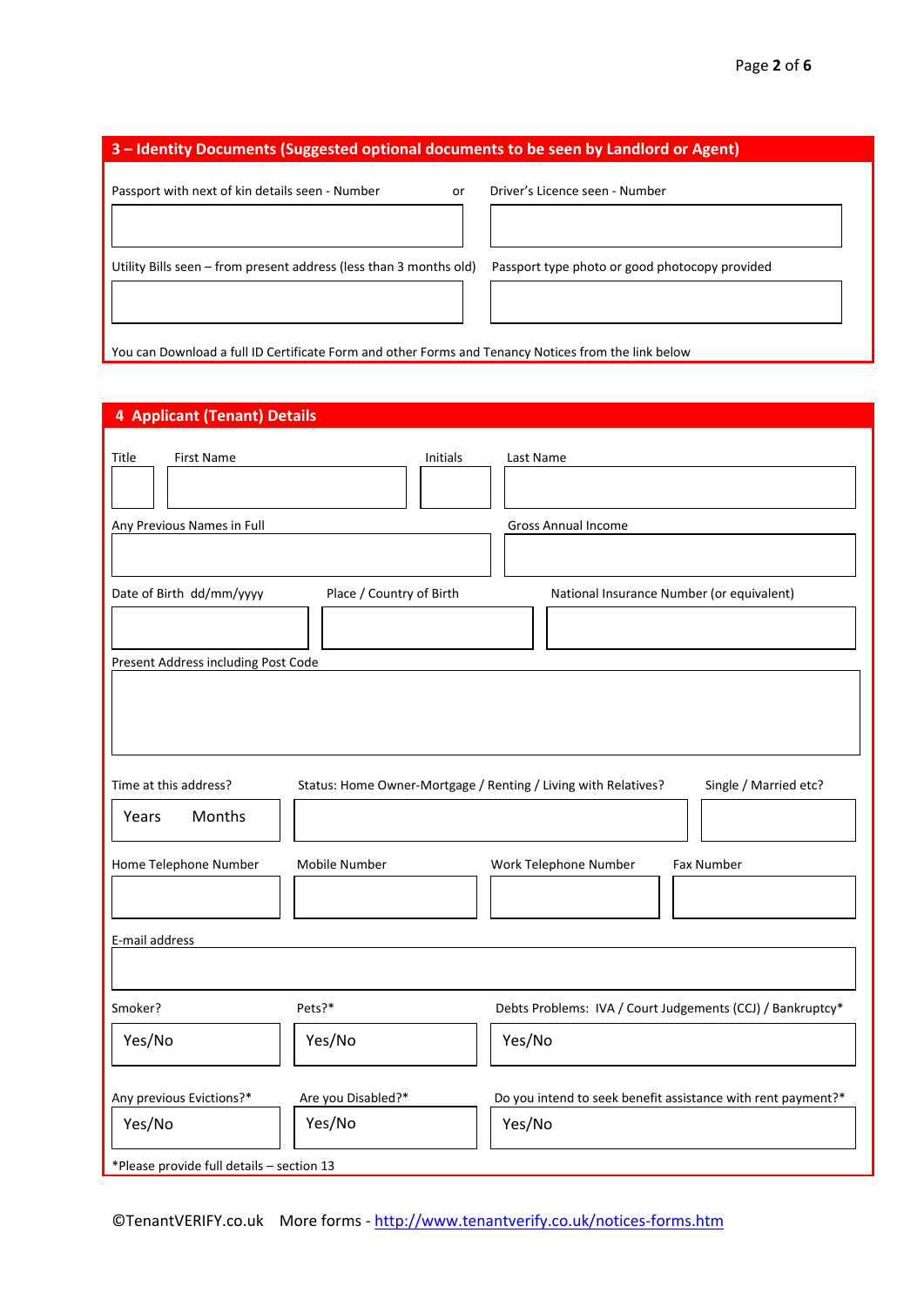## **5 Additional Residents (sharers) on this tenancy**

| Full Names of all additional residents                                                                            | Share of Rent? Relationship to applicant | Age (under 18s) |
|-------------------------------------------------------------------------------------------------------------------|------------------------------------------|-----------------|
|                                                                                                                   |                                          |                 |
|                                                                                                                   |                                          |                 |
|                                                                                                                   |                                          |                 |
|                                                                                                                   |                                          |                 |
|                                                                                                                   |                                          |                 |
|                                                                                                                   |                                          |                 |
| Place provide these details for other residents complexs (nots (debt problems /quistions /disphilities section 12 |                                          |                 |

Please provide these details for other residents ‐ smokers/pets/debt problems/evictions/disabilities ‐ section 13

| <b>6 Present Landlord or Agent</b>                      |               |               |            |
|---------------------------------------------------------|---------------|---------------|------------|
| Landlord or Agency name and address including Post Code |               |               |            |
| Telephone Number                                        | Mobile Number | Office Number | Fax Number |
| E-mail address                                          |               |               |            |

| 7 Previous Address/s (up to 6 years)*                                       |
|-----------------------------------------------------------------------------|
| Previous Address 1 with Post Code – include the date you left this address* |
|                                                                             |
|                                                                             |
|                                                                             |
| Previous Address 2 with Post Code - include the date you left this address* |
|                                                                             |
|                                                                             |
|                                                                             |
| Previous Address 2 with Post Code - include the date you left this address* |
|                                                                             |

\*Provide additional information in section 13 if necessary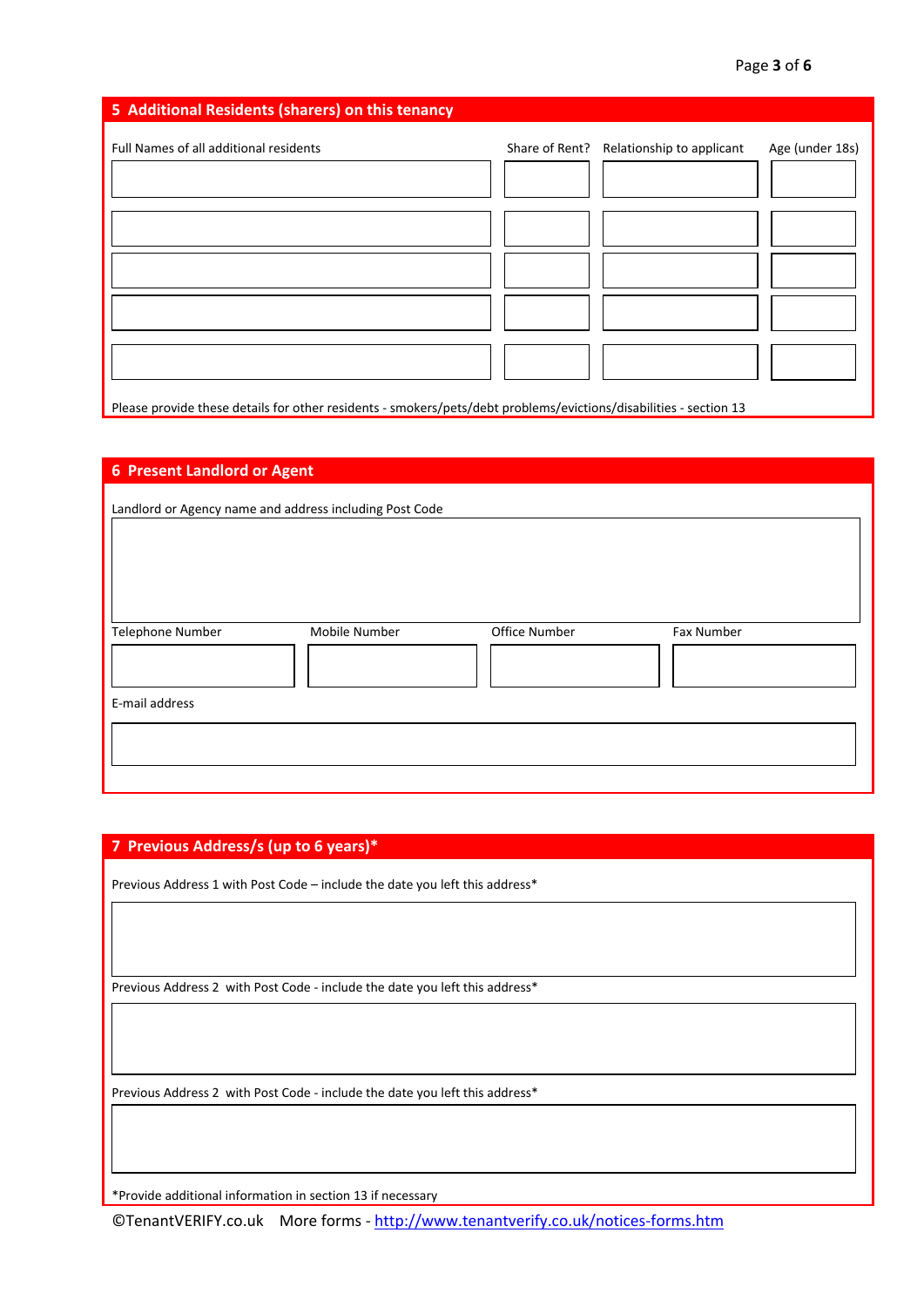| 8 Employed - Employer as Referee                                                                             |
|--------------------------------------------------------------------------------------------------------------|
| Name and Address of Employer Organisation including Post Code                                                |
| Date Started dd/mm/yyyy<br>Present Position / Job Title / Employee No<br>Employer Referee, Name and Position |
| Office Number<br>Referee Telephone Number<br>Mobile Number<br>Fax Number                                     |
| E-mail address                                                                                               |

# **9 Self–Employed ‐ Accountant or Lawyer as Referee**

| Name and Address of accountant or lawyer including Post Code |               |               |            |
|--------------------------------------------------------------|---------------|---------------|------------|
| <b>Telephone Number</b><br>E-mail Address                    | Mobile Number | Office Number | Fax Number |
|                                                              |               |               |            |

|                  |               | 10 - Character Referee (Optional) - Professional person - not a relative - known for 3 years                     |            |
|------------------|---------------|------------------------------------------------------------------------------------------------------------------|------------|
|                  |               | Name, Address and Occupation of character referee including Post Code (when retired include previous occupation) |            |
| Telephone Number | Mobile Number | Office Number                                                                                                    | Fax Number |
| E-mail Address   |               |                                                                                                                  |            |
|                  |               |                                                                                                                  |            |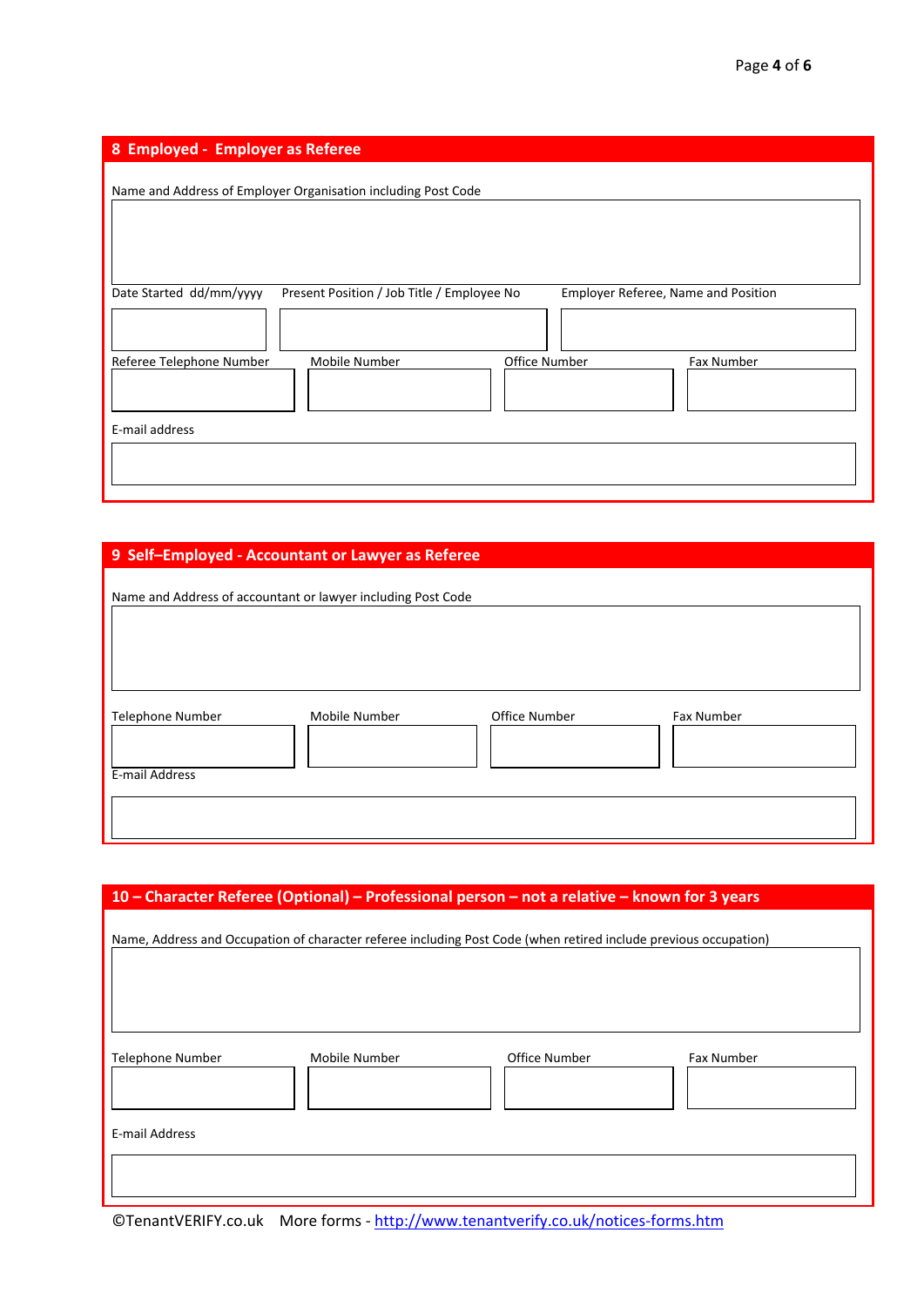| 11 - Guarantor (if applicable)*                                                  |               |                                |            |
|----------------------------------------------------------------------------------|---------------|--------------------------------|------------|
| Name and Address of Guarantor including Post Code                                |               |                                |            |
|                                                                                  |               |                                |            |
|                                                                                  |               |                                |            |
|                                                                                  |               |                                |            |
|                                                                                  |               |                                |            |
| Occupation (when retired include previous occupation)                            |               | Employed/Self-Employed/Retired |            |
|                                                                                  |               |                                |            |
|                                                                                  |               |                                |            |
| Telephone Number                                                                 | Mobile Number | Office Number                  | Fax Number |
|                                                                                  |               |                                |            |
|                                                                                  |               |                                |            |
| E-mail address                                                                   |               |                                |            |
|                                                                                  |               |                                |            |
| *Separate credit checks and referencing will normally be required for Guarantors |               |                                |            |

| 12 - Your Bank or Building Society                            |  |
|---------------------------------------------------------------|--|
| Bank or Building Society Name and Address including Post Code |  |
| Sort Code<br><b>Account Name</b><br><b>Account Number</b>     |  |

| 13 - Additional Information as required for this applicant - add continuation sheet if necessary |
|--------------------------------------------------------------------------------------------------|
|                                                                                                  |
|                                                                                                  |
|                                                                                                  |
|                                                                                                  |
|                                                                                                  |
|                                                                                                  |
|                                                                                                  |
|                                                                                                  |
|                                                                                                  |
| Giving full details will avoid delays                                                            |